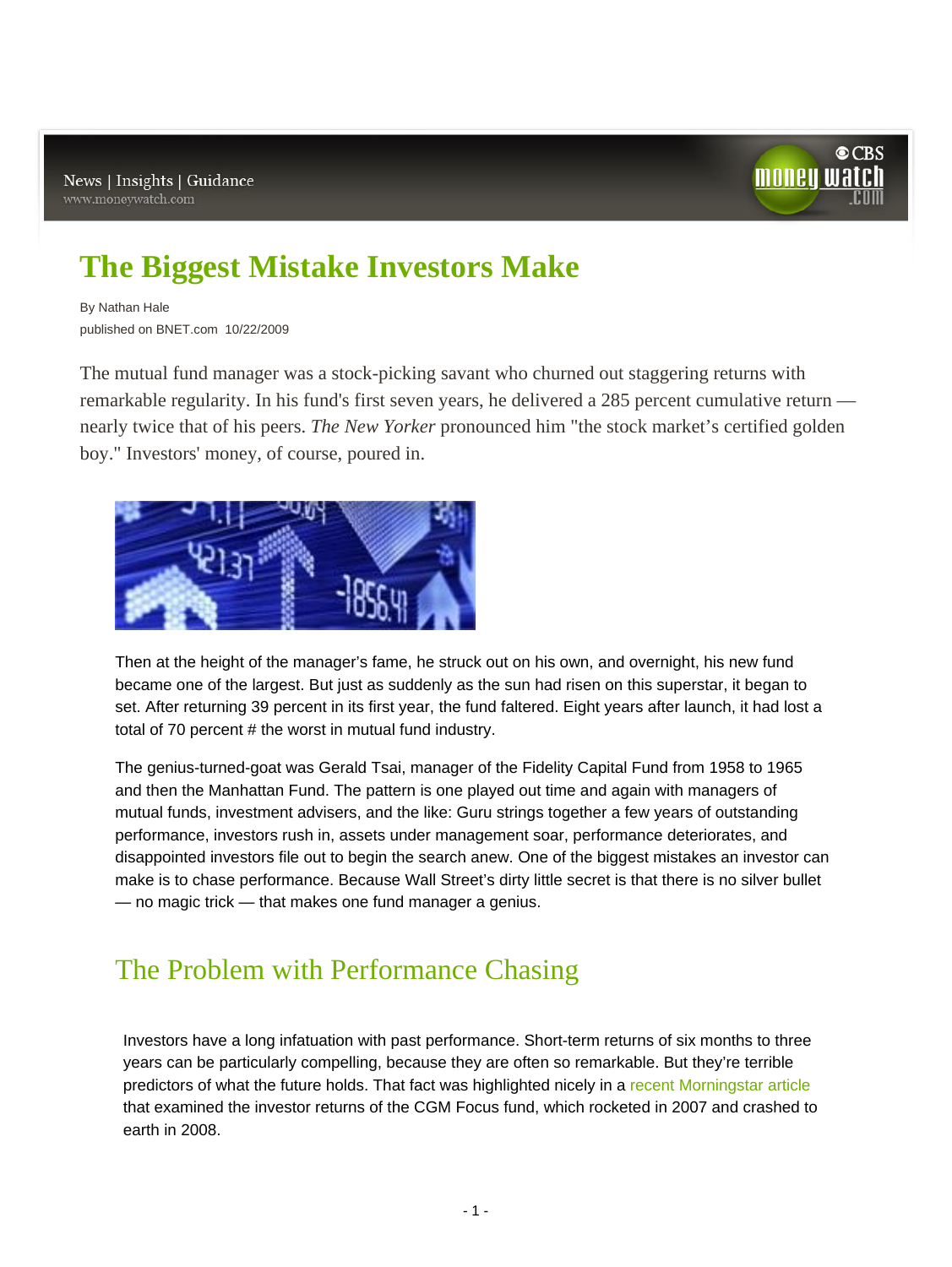Some investors turn their attention to long-term winners, funds that have demonstrated their superiority over a decade or so. But long-term returns turn out to be poor indicators of future results, too. Consider the records of the 20 top-performing funds from the 1970s, '80s, and '90s. In each case, the highfliers outpaced both their peers (by 5 to 8 percent annually) and the Standard & Poor's 500 index (by 3 to 6 percent annually) during their hot decades. Cash flow into the funds was staggering and, most importantly, increased markedly in the second half of each decade, as investors piled in to avoid missing the action.

And then ... well, you can guess what's happened since.

The average top 20 fund from each of those decades has lagged both the S&P 500 and its peers through August 2009. Winners in the 1970s have trailed the index by 1.3 percent annually, and their peers by 0.6 percent; 1980s' winners were behind both the index and peers by 0.6 percent; and 1990s' winners underperformed by 4.5 percent and 2.3 percent, respectively. And those data don't reflect the records of the decades' top funds that have since been closed or merged. If their (doubtless terrible) subsequent performance was included, the gap would be wider.

The bad news doesn't end there: Most investors in those top 20 funds fared even worse than the funds' returns would suggest. Clambering aboard only after the great gains had been achieved, they missed the upside and bore the brunt of the downside as the funds' returns fell. For the 20 years ended 2008, the Dow Jones Total Stock Market Index has provided an annual return of 8.3 percent. The average equity fund has earned 7.3 percent. The average equity fund investor? According to Dalbar, poor timing and suspect decision-making reduced his return to a mere 1.9 percent. To put that in even starker relief, each dollar invested in the index 20 years ago would now be worth \$4.95; in the average equity fund, it would be worth \$4.06; and the average equity fund investor's dollar would be worth \$1.45, representing just 11 percent of the growth provided by the market index.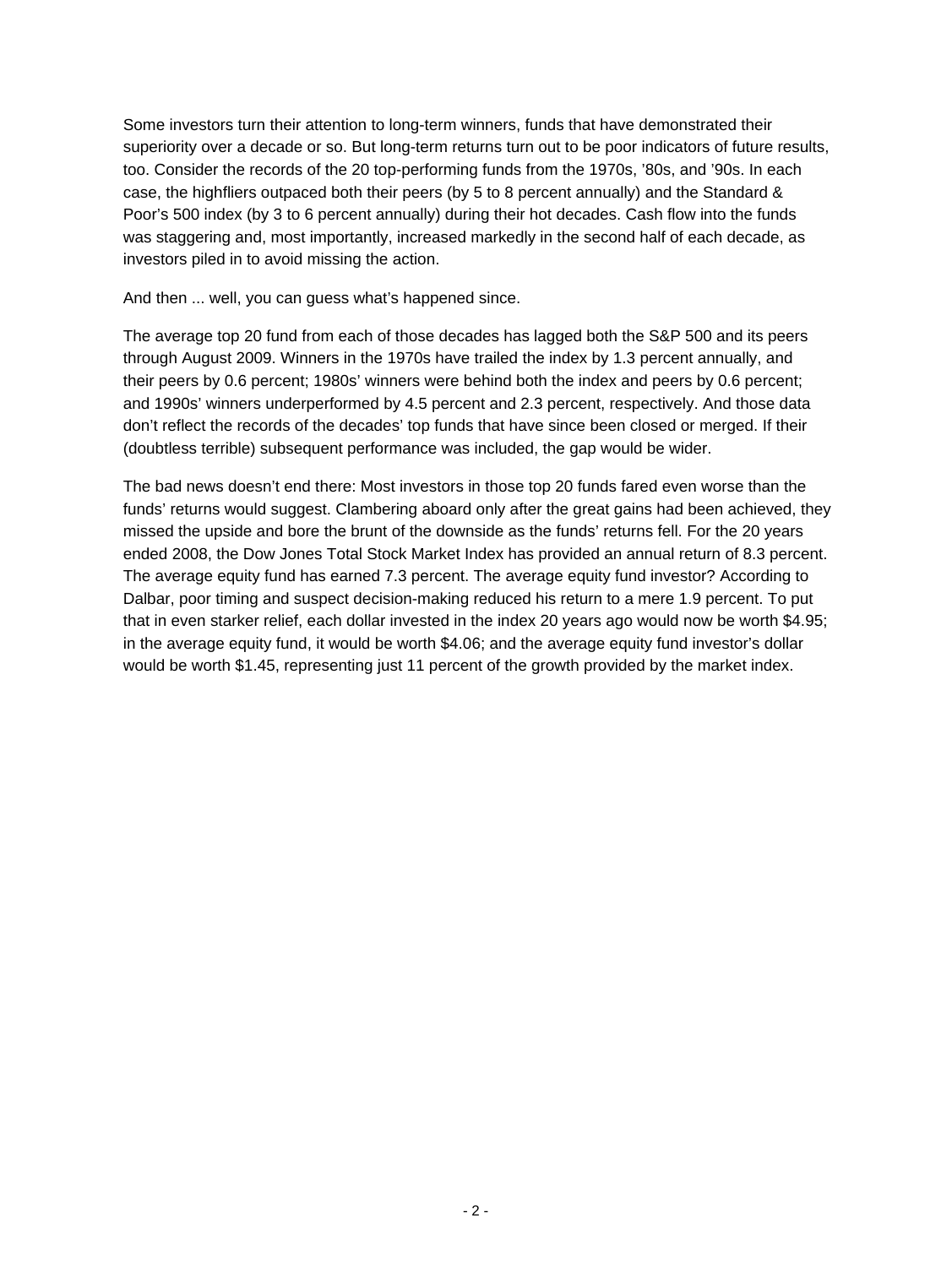

As Warren Buffett's investing partner Charlie Munger has said: "Successful funds attract a massive amount of money, and the later performance typically gets mediocre. Then they keep publishing returns for the whole period for someone who started 20 years ago ... The reporting has falsehood and folly in it."

One of the most famous mutual funds is an excellent example. "If you take something like Fidelity Magellan, which Peter Lynch ran terrifically, a lot of results were achieved with smaller amounts," added Buffett. A few early investors made out brilliantly, but most were late to the party.

## Why Won't Investors Learn?

All of which begs the obvious question: Why? Why do investors continually engage in behavior that almost always proves destructive — searching for the Holy Grail in a money manager?

The answer, with apologies to Joan Didion, is largely due to the stubborn persistence of magical thinking. Instead of accepting the evidence that it's nearly impossible for investment pros to add value over the long term, many investors want to believe that someone somewhere has it all figured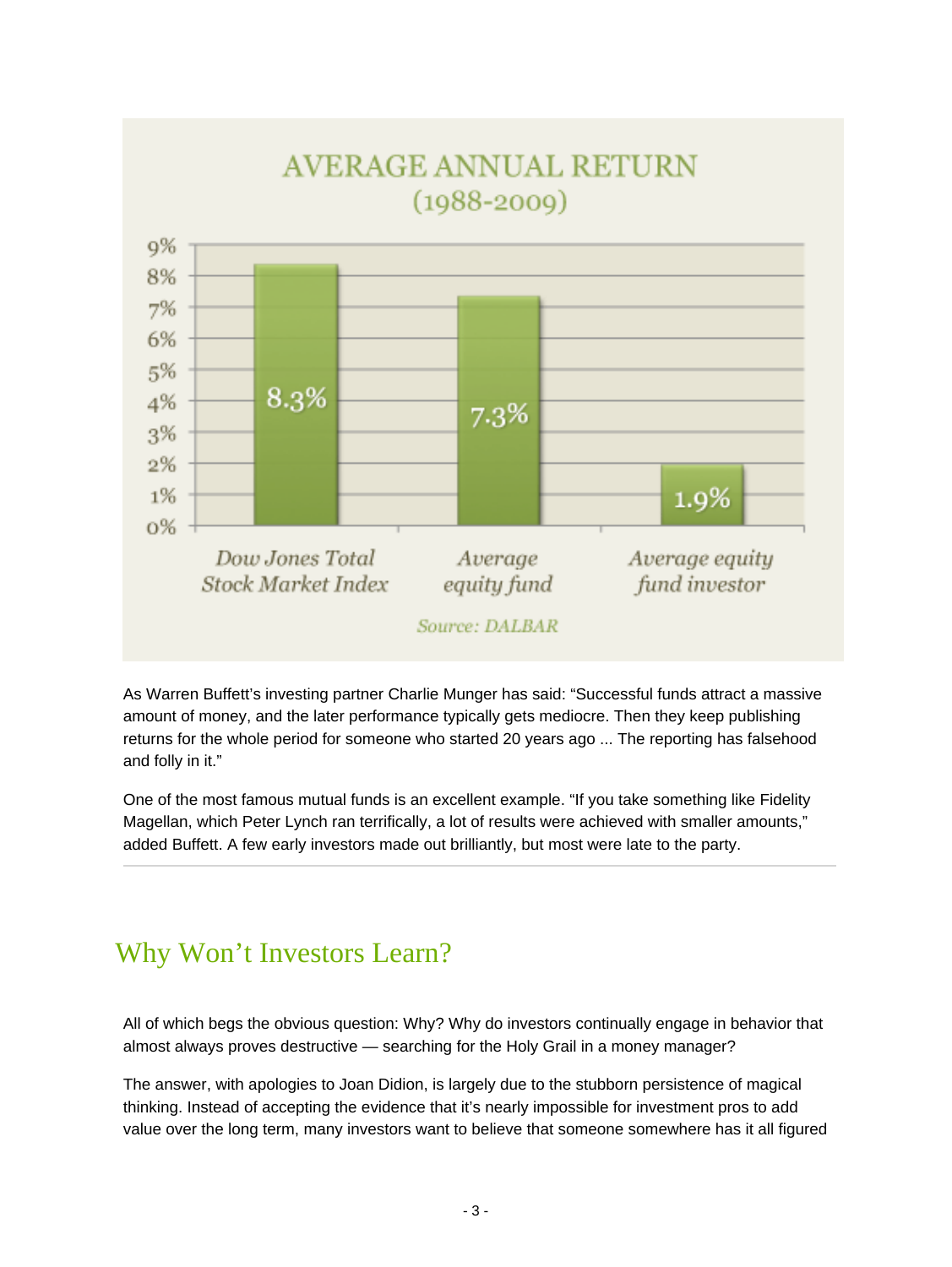out. And simply by identifying that person and handing over money, they think, their financial worries will be over.

At its extreme, there's no better illustration of magical thinking than the Bernie Madoff saga. He was the ultimate exclusive money manager. Rumors of his brilliance circulated around elite country clubs for years, and investors begged him to work his magic and spin their money into gold. Due diligence? That was for suckers. After all, famous and successful people like former Salomon Brothers Chief Economist Henry Kaufman, Sen. Frank Lautenberg, and the actor John Malkovich invested with Bernie.

Whether you are more likely to swap investment tips with friends at neighborhood parties or with bridge partners at the Palm Beach Country Club, you're no less immune from the same type of magical thinking that led otherwise smart people to believe Madoff could churn out consistently high returns year after year.

## If Not Magic, What?

The brutal truth is that there is no magic in investing, no brilliant manager ready to transform your savings into a retirement El Dorado. At any given time, some fund manager will lead the top-performing list and another will be at the bottom. But odds are that the records of today's winners are attributable mostly to luck and perhaps fortunate timing # value stocks may happen to be in favor right now, for example. And history shows that the next list of winners probably will look nothing like today's.

## So What's an Investor to Do?

You could eschew active money management in favor of a broad market index fund. The logic behind an index fund's approach is simple, mathematically indisputable, and bolstered by decades of real-world experience: Minimize your investment expenses and earn the market return, which will outpace most active managers over the long term.

If you feel compelled to use actively managed funds, however, look for a strong (and lengthy) track record and take these three steps to help ensure that your choice is grounded more in logic than in magical thinking:

1. **Focus on expenses**. There is no greater correlation to your long-term returns than your investment fees. The less you pay, the more you keep.